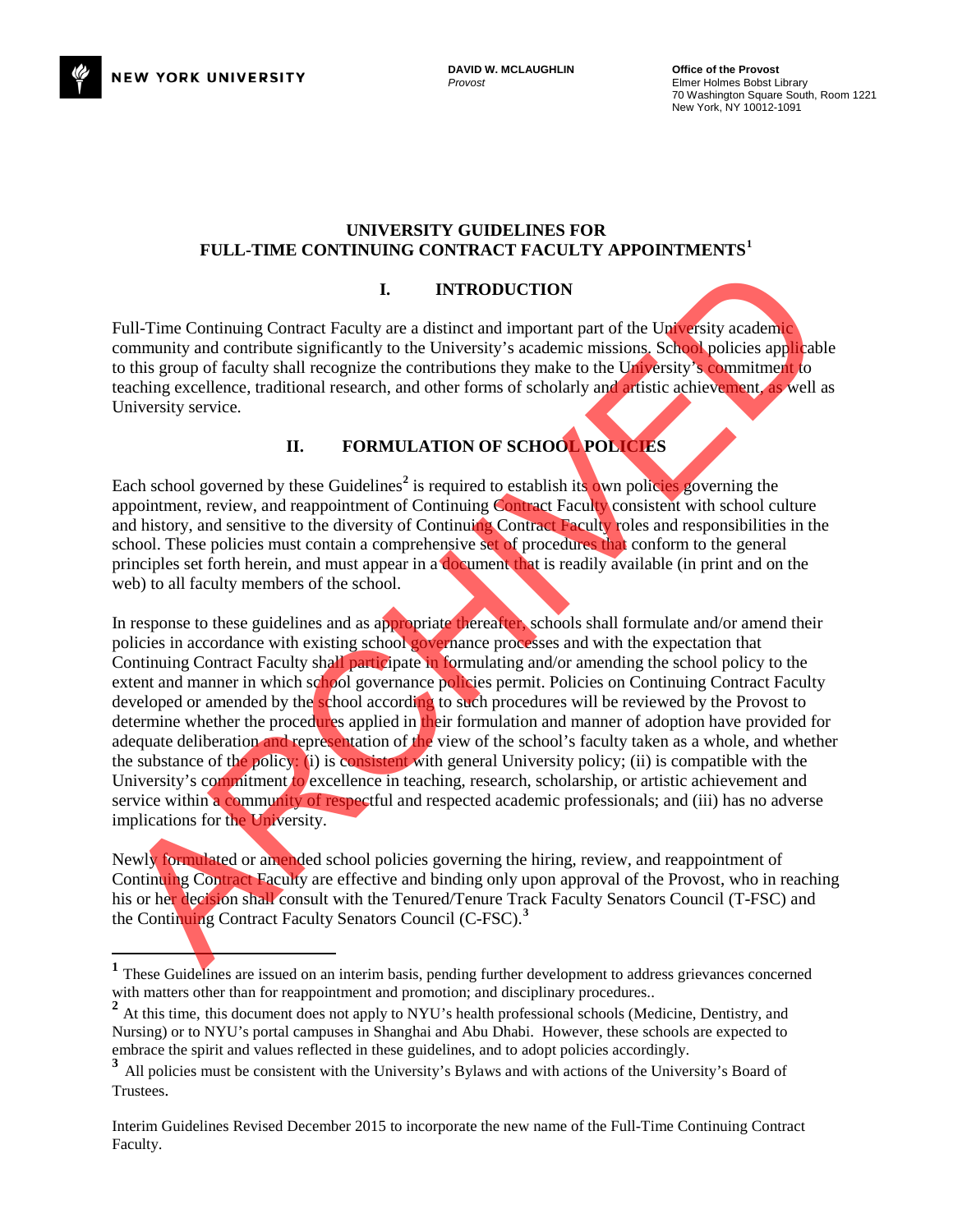Each school shall establish a formal process for conducting a five-year review of the school policy initially approved under these guidelines and for successive reviews of the policy and its implementation periodically thereafter. This review shall include a written report from the school dean to the Provost, who shall consider both the substance of the policy as well as its implementation.

# **III. TITLES AND TERMS OF EMPLOYMENT**

### **Scope of These Guidelines**

These Guidelines apply to Full-Time Continuing Contract Faculty Faculty as they are defined in Bylaw 87(a), *Full-Time Continuing Contract Faculty Appointments*. **[4](#page-1-0)** Continuing Contract Faculty "are faculty who are not Tenured/Tenure Track Faculty and who: (i) have full-time appointments at the University; (ii) have titles or appointments that do not prohibit indefinite contract renewals (although promotion within the appointment category, such as from Assistant to Associate, may be required for renewal); and (iii) are not visiting faculty (including persons who have tenure or are on the tenure track at another institution and persons who are on leave from another institution or company.)

## **Titles for Continuing Contract Faculty**

Continuing Contract Faculty have an array of titles, which may vary depending on the school, and which may overlap with Other Faculty titles (see Bylaw 88, *Other Faculty*). Continuing Contract Faculty are to be appointed using academic titles from among appropriate titles set forth in University Bylaws at that time and listed among *Nontenure Positions* (Bylaw 89, *Nontenure Positions*). Schools seeking to create materially different academic titles designed to convey Continuing Contract Faculty status must secure the approval of the Provost, who shall consult with the T-FSC and the C-FSC and make a recommendation to the Board of Trustees to amend the Bylaws accordingly.

### **Written Contracts**

Each Continuing Contract Faculty appointment is to be secured by a written contract, specifying a fixed term, signed by the parties to it, and filed with the school dean and the University Office of Academic Appointments prior to commencement of employment.

Such contracts shall include the following terms negotiated between the faculty member and the appropriate administrator with the authority to do so, and approved by the dean:

- start and end dates of the appointment;
- an indication of whether the faculty member is eligible to be considered for reappointment upon conclusion of the current contract;
- academic responsibilities, compensation, and obligations of the appointment;
- particular responsibilities and benefits; and
- agreement to be bound by applicable University policies.

In accordance with University Bylaw 87(b), *Contracts and Titles,* the appointment of Continuing Contract Faculty automatically terminates at the close of the period of time stipulated in the contract, unless there

<span id="page-1-0"></span>**<sup>4</sup>** Bylaw 87(a) and other Bylaws referenced in this document were approved by the NYU Board of Trustees on June 11, 2014 effective September 1, 2014.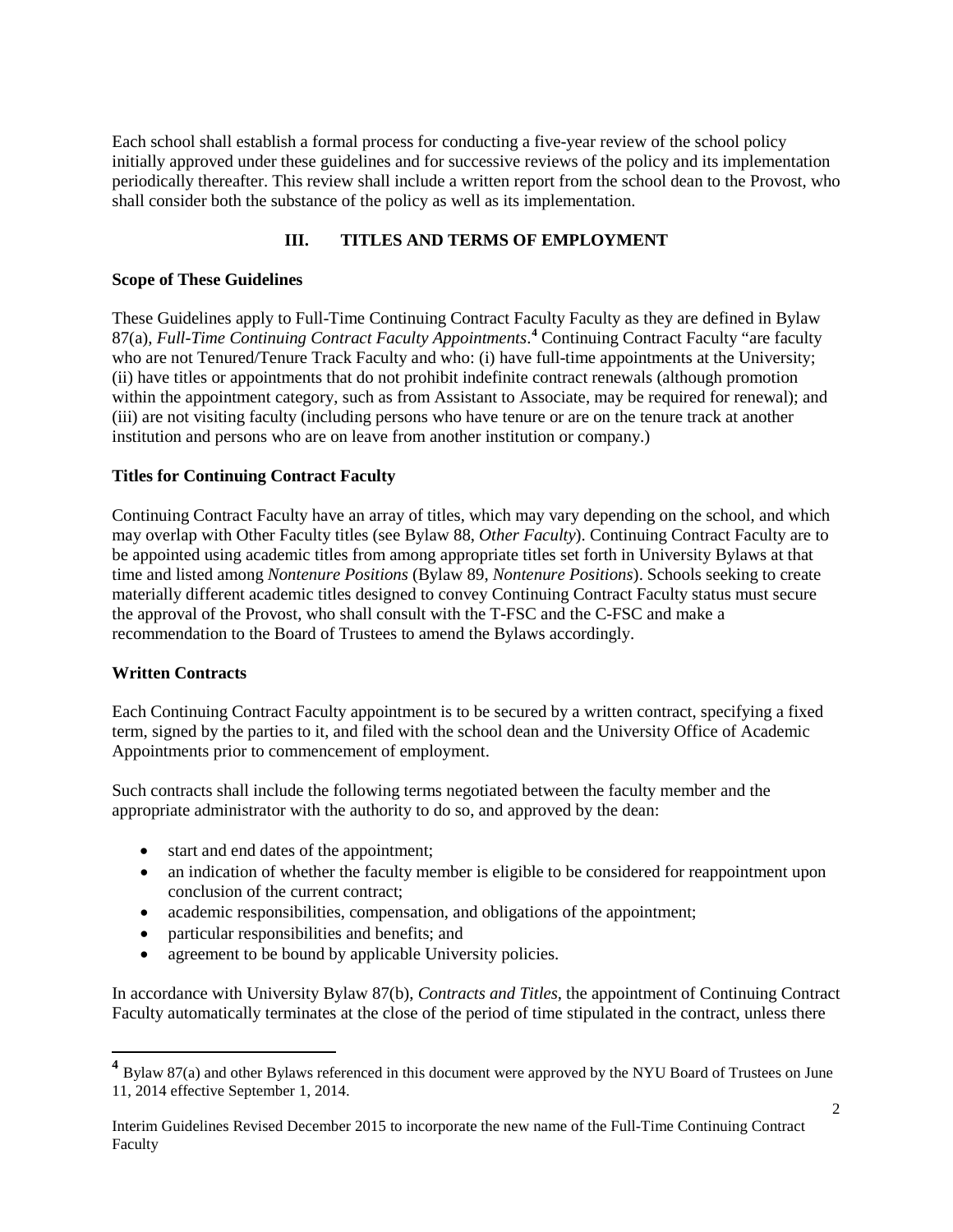is an official notice of renewal. By signing the contract, appointees acknowledge that they have received adequate notice of their termination date. Thus, reappointment can be achieved only by a school's taking affirmative action to do so.

## **Areas of Responsibility**

Responsibilities and assignments for Continuing Contract Faculty vary from school to school and within schools and are normally differentiated by title. Each school shall define and prioritize the responsibilities associated with Continuing Contract Faculty positions and establish performance expectations.

Responsibilities associated with Continuing Contract Faculty appointments typically include some but not necessarily all of the following and need not be restricted to them:

- teaching including, but not limited to, classroom instruction;
- scholarship including, but not limited to, for example, research, publications, creative productions, and performances;
- student advising:
- service including, but not limited to, service to the University community and within and to one's profession; and
- additional academic roles and administrative responsibilities that contribute to the school's or University's educational, research, and service missions.

### **Participation in School Governance**

In accordance with Bylaw 82(c), *Faculty Membership, College and School Governance,* the Continuing Contract Faculty of a school may hold its own faculty meetings and may grant rights of attendance and voting privileges to other categories of faculty of the school, as it determines; and may participate in joint meetings with tenured/tenure track faculty.

Schools are expected to permit Continuing Contract Faculty to be represented within their respective school governance bodies, and to include Continuing Contract Faculty on appropriate committees, except for those involving tenure decisions or those otherwise set aside by University Bylaws as falling within the exclusive domain of tenured and tenure track faculty.

### **Transfer between Continuing Contract Faculty and Tenured or Tenure Track Appointments**

While not prohibited, Continuing Contract Faculty appointments are not normally convertible to tenure track appointments. In rare cases, and then only with provostial approval, a school may choose to convert a non-tenure track position into a tenure track one for which the incumbent is eligible to apply within the search process. In these rare cases, conversion of a non-tenure track position into a tenure track position will not foreshorten an existing contract duration as could occur, for example, if the conversion occurred before expiration of an existing contract and the contractee was not selected for the tenured or tenure track appointment. However, no school policy may prohibit a Continuing Contract Faculty member from applying for and being considered for any tenure track opening that arises within his or her school or elsewhere in the University; nor may any school policy treat his or her doing so with prejudice.

### **IV. HIRING, REAPPOINTMENT, PROMOTION AND PERFORMANCE ASSESSMENT**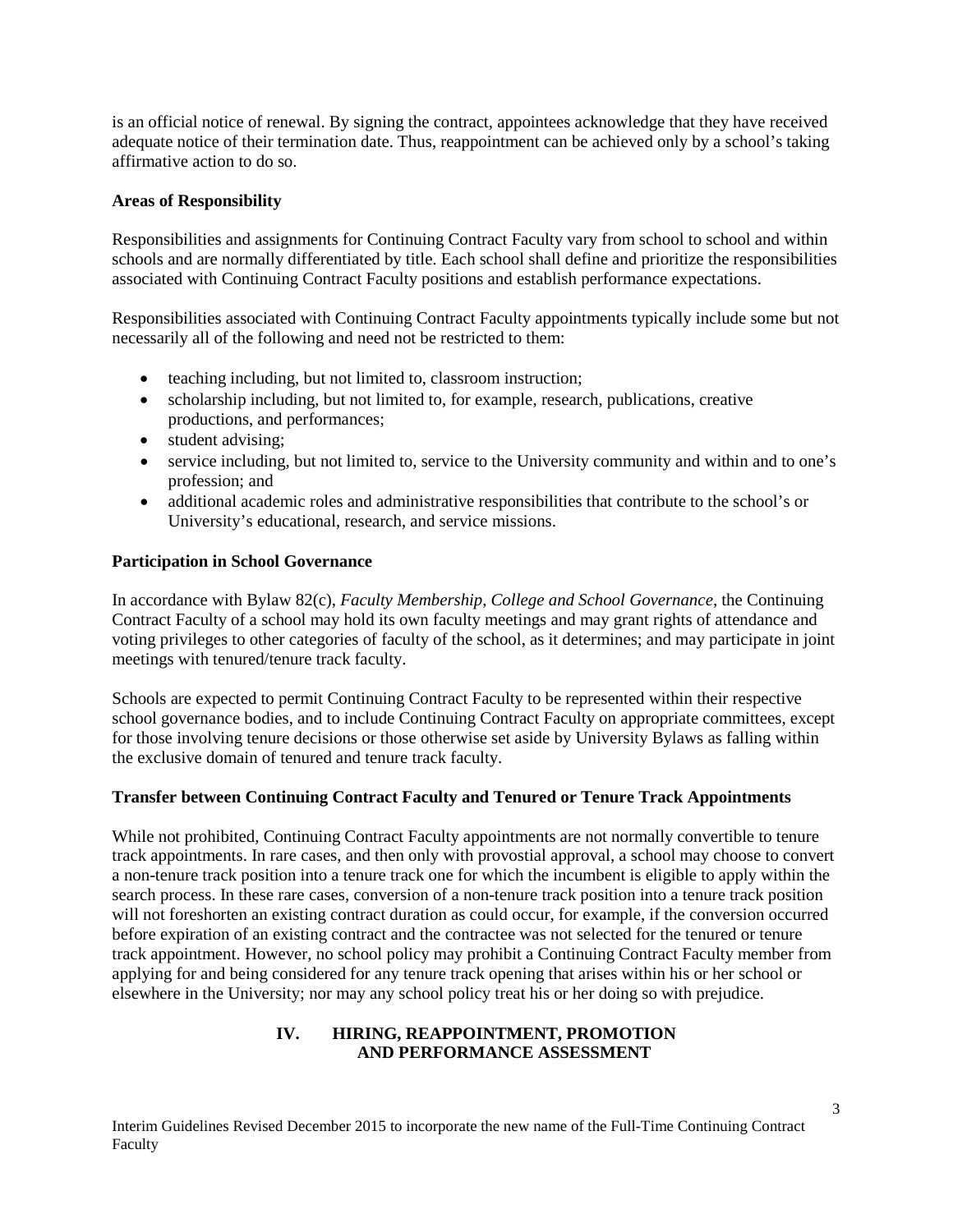## **Excellence in Faculty Appointments**

Appointment processes for Continuing Contract Faculty shall reflect the University's overriding commitment to enhance academic excellence and to provide students with the best available educational experience. Thus, each Continuing Contract Faculty appointment and reappointment shall be evaluated in the light of the contribution it makes to the distinct excellence of the school including its educational and training programs, and shall exemplify the university's commitment to appoint and retain the best faculty in all disciplines.

## **Hiring Plan and Process**

## **a. Duration of Contracts**

Continuing Contract Faculty appointments that provide for the possibility of extended periods of employment support continuing involvement with students and colleagues and provide an appropriate and desirable element of job security. Thus, wherever possible, schools are encouraged to reduce reliance on one-year contracts. However, in addition to providing schools with an essential degree of flexibility, oneyear contracts may be programmatically and academically desirable in a number of schools and academic programs within schools; school policies shall include a rationale for a Continuing Contract Faculty title(s) that carries a one-year appointment.

Full-time contract faculty members are to be hired within the context of the school's long-term strategic planning for faculty academic programming, which is approved by the Provost. This is true for one-year as well as multi-year contracts.

## **b. Hiring Practices**

Hiring practices for Continuing Contract Faculty shall be transparent and fair. The process shall include involvement of department and school committees and deans, in accordance with school governance processes. Schools are expected to include Continuing Contract Faculty in the hiring process for full-time contract faculty.

### **Reappointment and Promotion**

## **a. Eligibility and Criteria for Reappointment and Promotion**

Faculty appointed under both one-year and multi-year full-time contracts may be eligible for reappointment. Contracts will specify whether this is the case. Schools are encouraged to provide regular written feedback to faculty on multi-year contracts regarding their performance.

Each school shall establish clear processes for reappointment and promotion. Each school shall set exacting standards embodying the highest levels of achievement that ensure the distinct excellence of the school's educational and training programs. Review for reappointment and promotion shall consider curricular and structural changes and improvements in academic programs. Even in those cases in which a candidate satisfies the appropriate standards of achievement, the decision to reappoint or promote may be impacted by curricular and structural changes and improvements in academic programs.

Where a position is to be eliminated at the end of the contract term and there is no similar position open, there is no reappointment process; however, the faculty member may request a performance review for career development to be conducted within a time framework specified by the school.

Interim Guidelines Revised December 2015 to incorporate the new name of the Full-Time Continuing Contract Faculty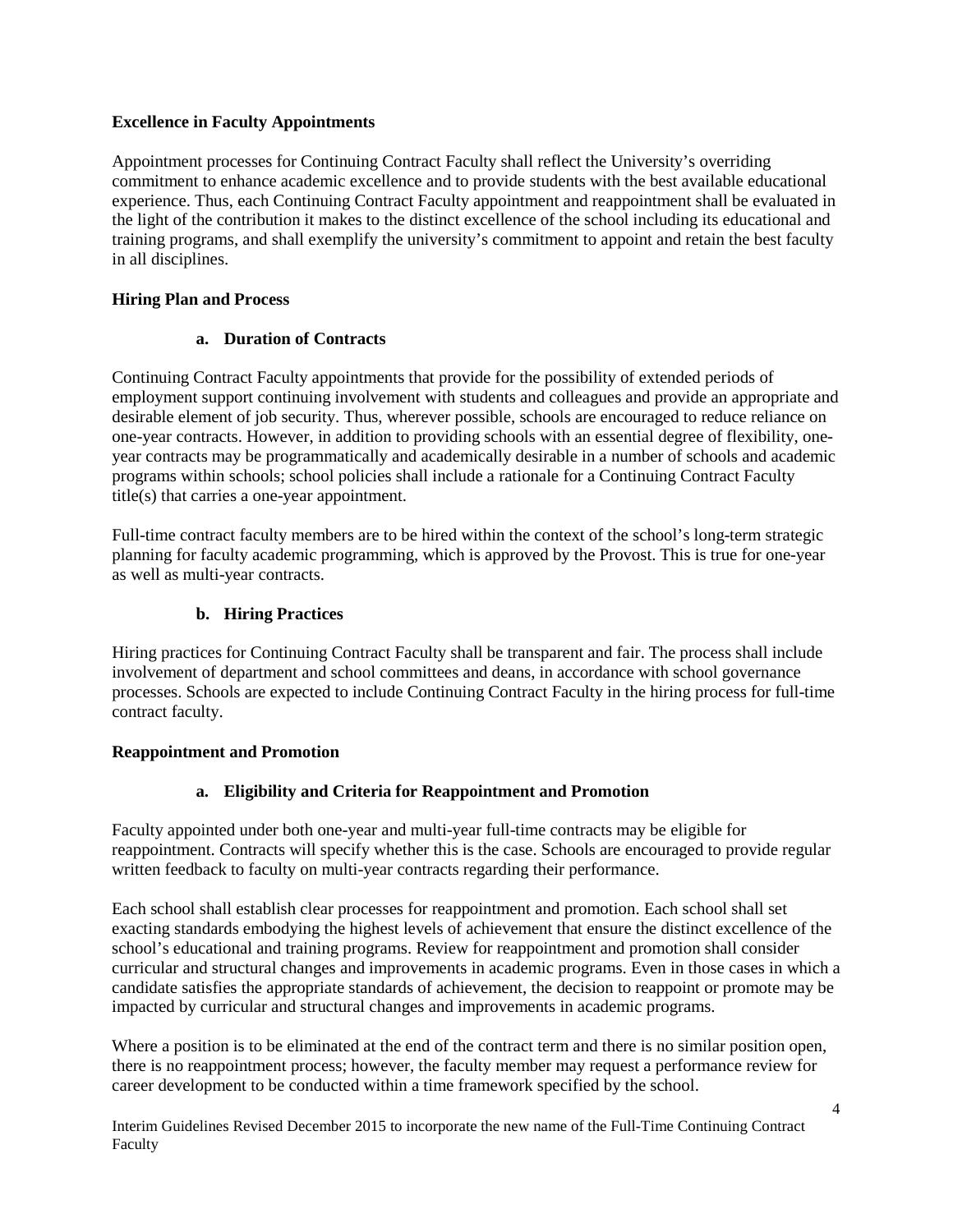# **b. Reappointment for Multi-Year Full-Time Contracts of Three Years or More**

These guidelines distinguish between reappointment processes governing multi-year full-time contracts and one-year full-time contracts.

In the case of multi-year full-time contracts of three years or more, reappointment requires a formal review process. The process shall be conducive to insuring that candidates for reappointment and promotion exhibit the highest level of performance and achievement – whether in teaching, the creative arts, or traditional scholarship and research.

Review for reappointment/non-reappointment is conducted in the penultimate year of the initial term of appointment and shall be completed by the end of that penultimate year. In the event of a decision to reappoint, the Continuing Contract Faculty shall complete the remainder of his/her term and shall be reappointed, normally, for another multi-year term. In the event of a decision to not reappoint, the contract faculty member shall be notified of the intention to not reappoint no later than August  $31<sup>st</sup>$  of the penultimate year, and shall continue to be under contract for the final year.

Each school process for review of full-time multi-year contracts of three years or more, including promotion reviews, must include:

- a review committee, which is advisory to the dean and/or unit head, and rules determining how the committee is to be constituted;
- a statement of the academic criteria in the areas of teaching, program development, the creative and performance arts (where appropriate), department and school service, and research and scholarship (where appropriate) that will guide the committee's evaluation;
- the criteria of assessment in effect at the time, which shall be available to the faculty in print and on the web;
- a published and widely available calendar for department/school-level reviews and communication to faculty members that accords fair and timely notice of a review to take place and of its outcome. Schools may have different administrative calendars; however, all schools shall provide adequate notice for individuals to pursue alternative employment in the event of a negative decision;
- the grounds for stopping the contract clock for reasonable cause, e.g., medical, personal, as primary caregiver for child, spouse, parent, same-sex domestic partner, or by contractual stipulation or negotiation; and
- the grounds for grievance and appeal as laid out in this document (below, Section V.).

In addition to formal reviews at the time of potential reappointment, each Continuing Contract Faculty member on a multi-year contract of three years or more shall annually submit to his/her dean an activity report, comparable in scope to reports required of tenured/tenure track faculty (T/TTF) but as appropriate for Continuing Contract Faculty appointments, whose format shall be designed in accordance with school policy as in effect at that time.

In addition, schools may wish to carry out formal performance assessments from time to time in the course of multi-year appointments that are longer than three years.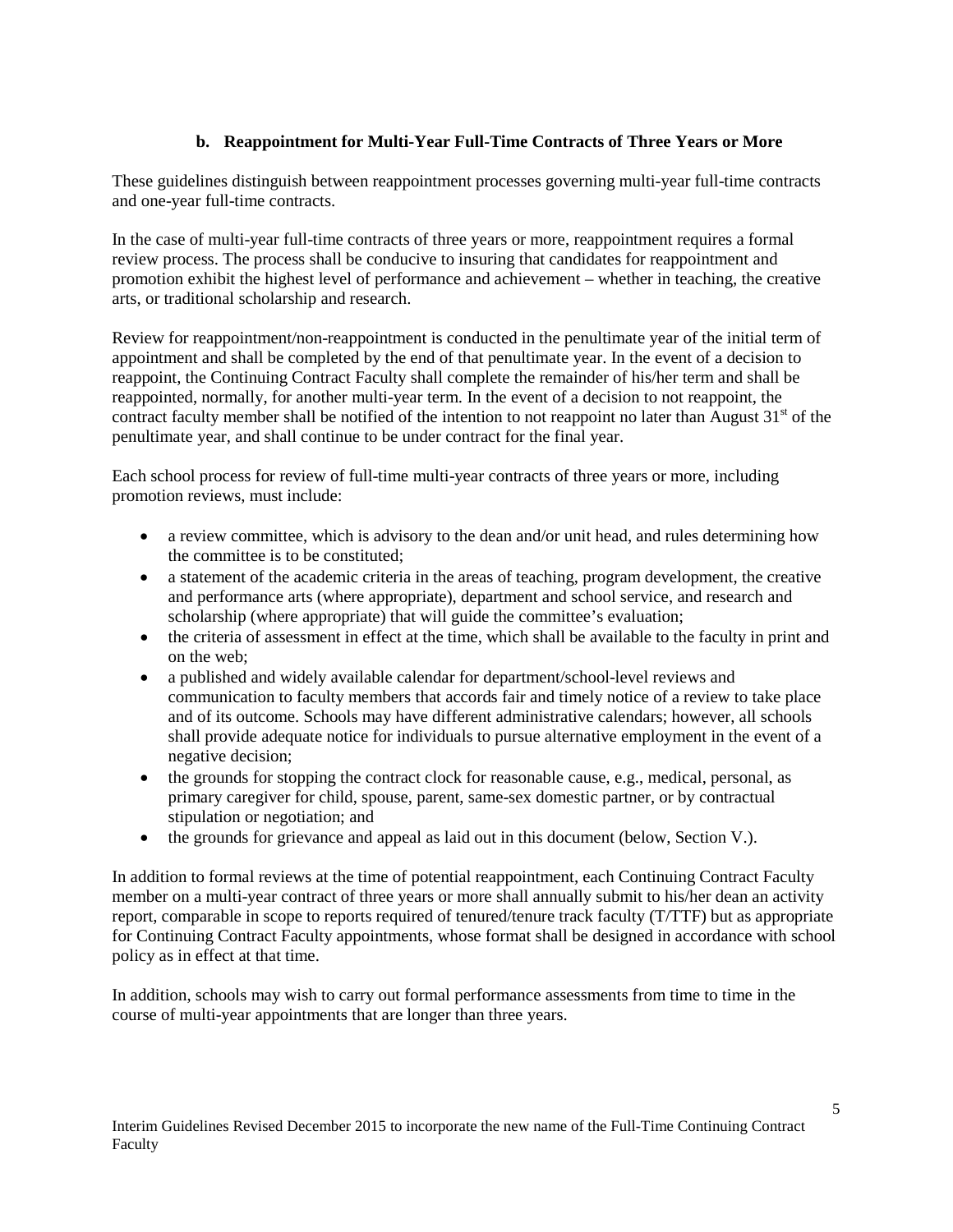### **c. Reappointment for Continuous Service on One-Year or Two-Year Full-Time Contracts**

Though no reappointment can proceed without a performance assessment, numerous factors render the sort of formal review appropriate for multi-year appointments inapt in the case of faculty on one- or twoyear contracts being considered for reappointment. Each school must formulate a policy that provides for appropriate assessment criteria adequate to determine whether reappointment is warranted. Criteria may include evaluation of classroom performance, review of curricular materials, and the like.

As is the case in multi-year contracts, eligibility to be considered for reappointment does not guarantee reappointment.

Continuing Contract Faculty may be reappointed to a series of one-year or two-year full-time contracts. In the first semester of the third year of continuous appointments, a Continuing Contract Faculty member shall be subject to formal review comparable to those to which faculty members on longer multi-year contracts are subject. The process governing third-year reviews of faculty on continuous contracts shall include:

- a review committee, which is advisory to the dean and/or unit head, and rules determining how the committee is to be constituted;
- a statement of the academic criteria in the areas of teaching, program development, the creative arts (where appropriate), department and school service, and scholarship (where appropriate) that will guide the committee's evaluation;
- the criteria of assessment in effect at the time, which shall be available to the faculty in print and on the web;
- a published and widely available calendar for department/school-level reviews and communication to faculty members that accords fair and timely notice of a review to take place and of its outcome. Schools may have different administrative calendars; however, all schools shall provide adequate notice for individuals to pursue alternative employment in the event of a negative decision. Normally, a Continuing Contract Faculty must be notified of the intention not to be reappointed no later than March  $1<sup>st</sup>$  of the final year of the contract, if the appointment is to be terminated on August 31<sup>st</sup>. Normally, a Continuing Contract Faculty whose period of appointment is due to terminate on a date other than August  $31<sup>st</sup>$  must be notified of the intention not to be reappointed no later than 180 days prior to the termination date;
- the grounds for stopping the contract clock for reasonable cause (e.g., medical, personal, as primary caregiver for child, spouse, parent, same-sex domestic partner, or by contractual stipulation or negotiation); and
- the grounds for grievance and appeal as laid out in this document (below, Section V.).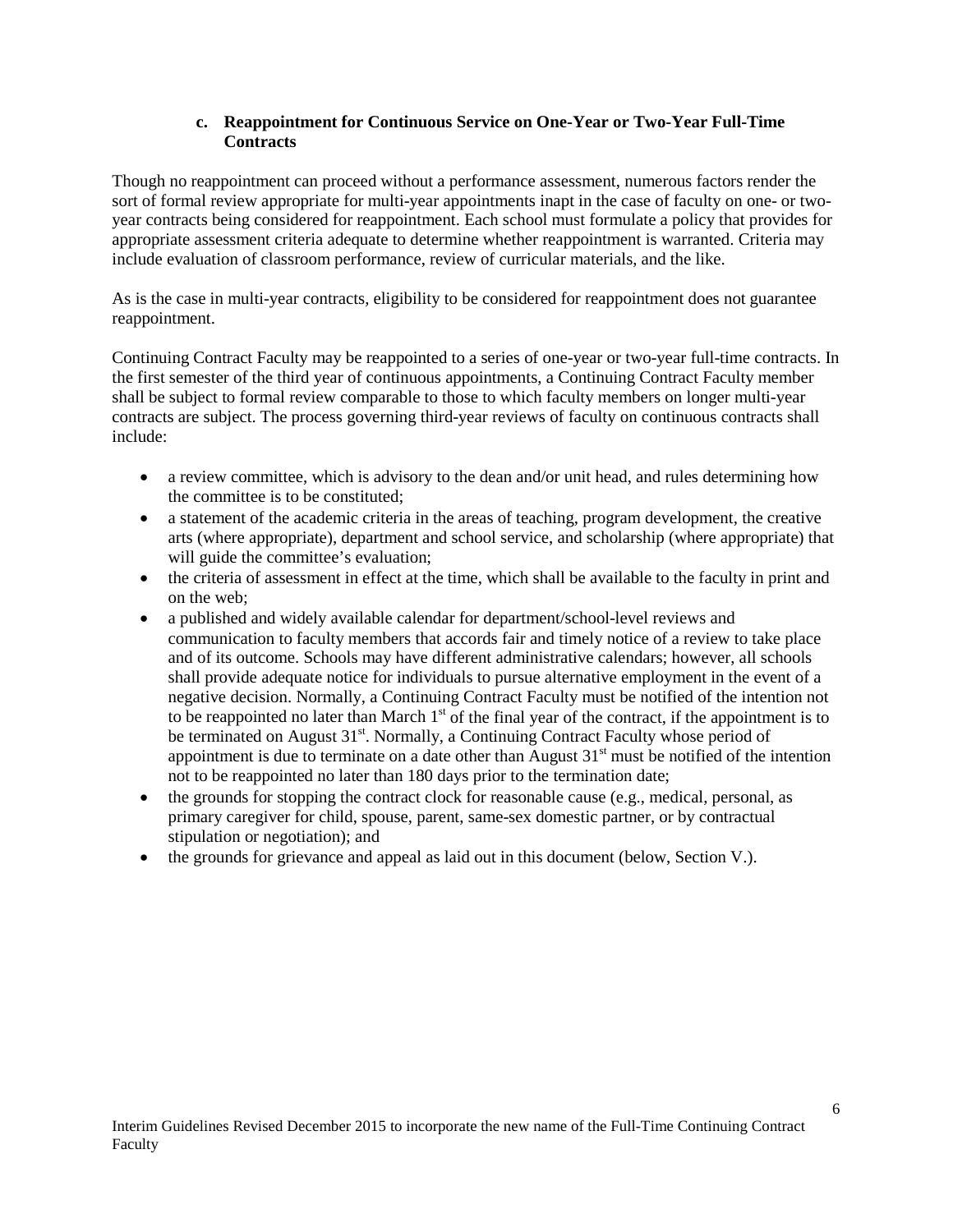## **V. GRIEVANCES RELATED TO REAPPOINTMENT AND PROMOTION OF CONTINUING CONTRACT FACULTY**

The purpose of these Guidelines is to establish University procedures by means of which Continuing Contract Faculty can seek redress of their grievances. A grievant must be a faculty member of New York University when he or she initiates the appellate grievance procedure under Section V.e., Appeal from a Dean's Decision on Reappointment and Promotion.

# **a. Principles**

Each school shall have a formal and written grievance policy that is widely available and easily accessible to faculty, reflective of the distinctive culture of the school, responsive to the University's commitment to academic excellence and to its responsibility to provide students with access to an excellent education, and cognizant of its responsibility to faculty to afford them due process and a fair hearing of their complaint. Each such policy must identify who is permitted to grieve, what can be grieved, the grounds upon which grievances are to be judged, and the procedures for doing so.

To guide the schools, these Guidelines set forth and clarify applicable University policy and processes with respect to reappointment of Continuing Contract Faculty. These guidelines complement the *[Faculty](http://www.nyu.edu/faculty/governance-policies-and-procedures/faculty-handbook/the-faculty/policies-applicable-to-tenured-and-tenure-track-faculty/additional-faculty-policies-applicable-to-tenured-and-tenure-tra/faculty-grievance-procedures.html)  [Grievance Procedures](http://www.nyu.edu/faculty/governance-policies-and-procedures/faculty-handbook/the-faculty/policies-applicable-to-tenured-and-tenure-track-faculty/additional-faculty-policies-applicable-to-tenured-and-tenure-tra/faculty-grievance-procedures.html)*, cited in the Faculty Handbook, which apply to tenured/tenure track faculty. The following guidelines for grievances related to reappointment and promotion of Continuing Contract Faculty are similar to those Procedures but clarify who can grieve, and provide for the participation of Continuing Contract Faculty on school grievance committees and in the appeal process.

School policies should also address grievances on other matters such as duties, salaries, perquisites, and working conditions. University compliance and workplace policies govern grievances on a range of additional matters.

# **b. Grievances Relating to Reappointment and Promotion**

Grievances related to reappointment and promotion of Continuing Contract Faculty are restricted to allegations of procedural defects and irregularities. Outcomes of the review process or decisions reached through the review process can be grieved only to the extent that they involve violation of Universityprotected rights of faculty members. Thus, a grievance must allege that 1) the procedures used to reach the decision were improper, or that the case received inadequate consideration; or 2) that the decisions violated the academic freedom of the faculty member in question, in which case the burden of proof falls to the grievant. A school's decision to not undertake the reappointment process where a position is to be eliminated at the end of the contract term and there is no similar position open is not the basis for a grievance.

## **c. Who Can Grieve**

A Continuing Contract Faculty member whose contract is non-renewable or who is not eligible for reappointment cannot grieve a decision not to reappoint.

Individuals on multi-year contracts of three years or more who are subject to a review process to determine whether they are to be reappointed do have a right to grieve the process in the event it leads to a negative decision with respect to reappointment or promotion or the terms of reappointment or promotion; and they are entitled to grieve in the event they are denied reappointment without review for reasons other than elimination of the position.

Interim Guidelines Revised December 2015 to incorporate the new name of the Full-Time Continuing Contract Faculty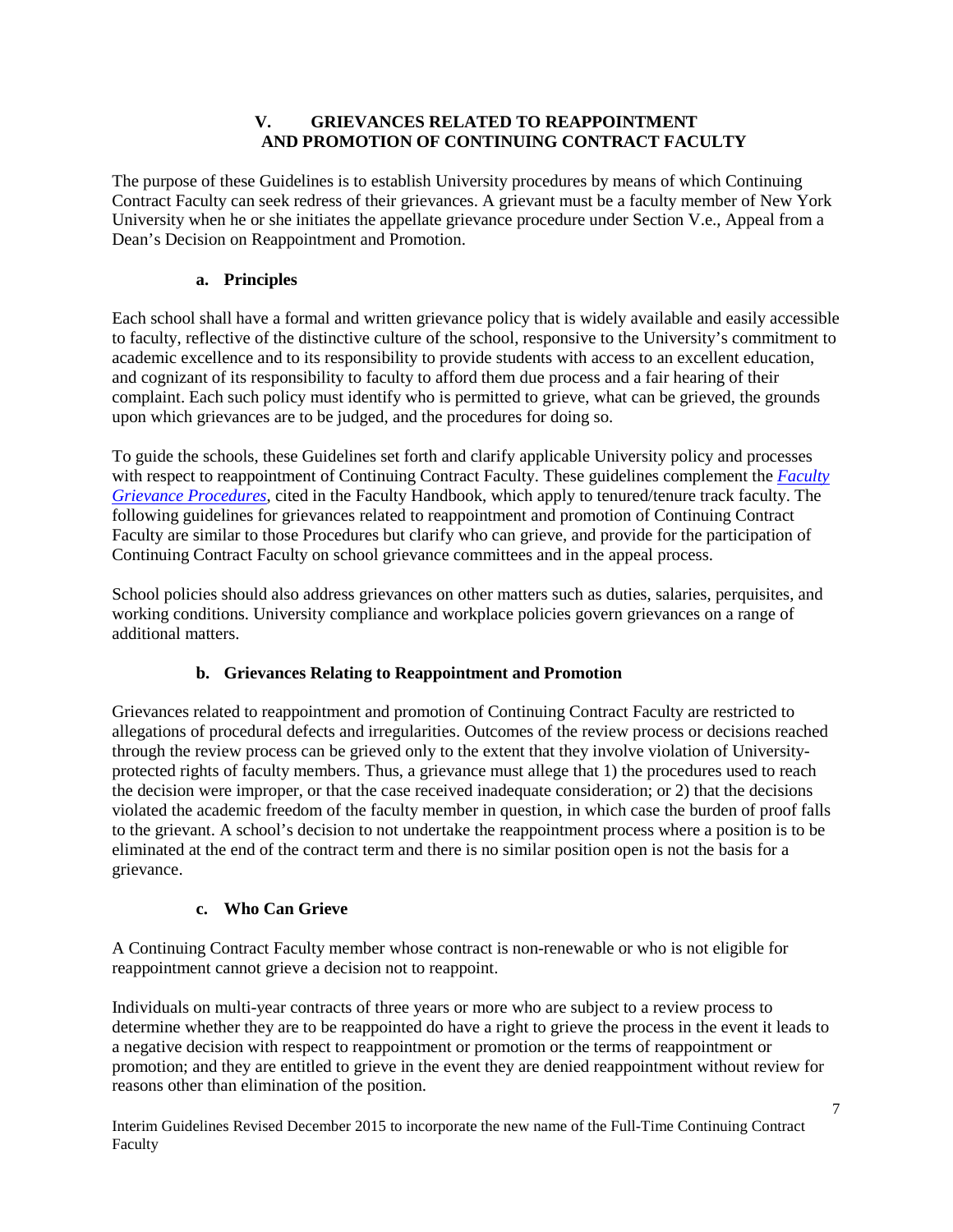Faculty on continuous one-year or two-year appointments are similarly entitled to grieve the process in the event the third-year review process leads to a negative decision; and they are entitled to grieve the process in the event they are not reappointed after a third year review when a review had been explicitly promised in connection with the possibility of reappointment subject to it, but was not undertaken for reasons other than elimination of the position.

Continuing Contract Faculty who are subject to a review process to determine whether they are to be promoted have a right to grieve the process in the event it leads to a negative decision.

## **d. The School Grievance Process**

It is expected that most grievance cases shall be settled within each school; and that attempts shall be made to settle the dispute by informal discussions between the concerned parties, possibly with the assistance of mediators.

If a faculty member's grievance is not settled informally at a level below the dean, or by the dean himself or herself, the faculty member may appeal to the dean to convoke the grievance committee of the school or faculty. Each school or faculty shall designate a faculty committee to hear grievances in order to advise the dean. Unless otherwise authorized in the school's policy and approved by the Provost, each school shall either establish a new standing faculty committee for Continuing Contract Faculty grievances, which will include senior Continuing Contract Faculty and T/TTF elected by the voting members of the faculty; or shall expand its existing standing grievance committee for T/TTF to include (elected) senior Continuing Contract Faculty who shall participate in hearing and evaluating only those grievances that are filed by Continuing Contract Faculty. The faculty grievance committee(s) shall not include departmental chairpersons or department heads or any faculty member whose primary assignment is administrative.

The dean shall convoke the committee within fifteen working days of receiving the faculty member's appeal. In any instance in which the dean has not so convoked the grievance committee, the faculty member has the right to bring it to the attention of the Office of the Provost. An exception to this may be made only with the consent of the grievant, the dean and the Provost.

The grievance committee does not judge the professional merits of the case, but considers the grounds specified above (Section b. Grievances Related to Reappointment and Promotion). After obtaining the recommendation of the grievance committee, the dean shall decide the case and in writing shall notify the concerned parties and the grievance committee of his or her decision, together with reasons therefore, and information on the procedure for appeal.

# **e. Appeal from a Dean's Decision on Reappointment, or Promotion**

Appeals from a dean's decision can be made only on the following grounds: a) that the procedures used to reach the decision were improper, or that the case received inadequate consideration; or b) that the decisions violated the academic freedom of the person in question, in which case the burden of proof is on the faculty member.

A faculty member intending to make such an appeal shall indicate such intention in writing to the Provost, specifying all grounds for and materials in support of the appeal within 15 days after receiving written notification of the dean's decision. An exception to this may be made only with the consent of the grievant, the dean, and the Provost.